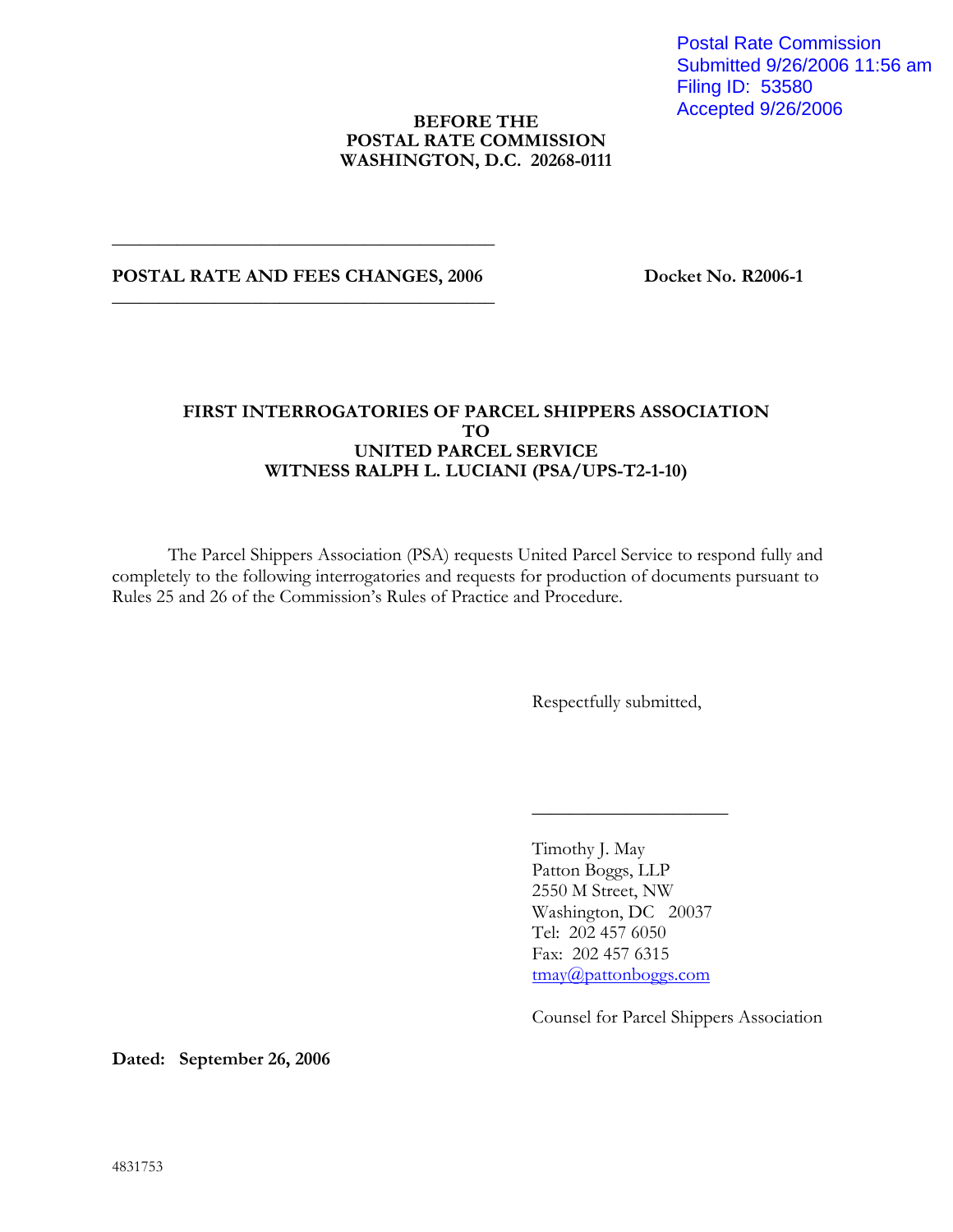**PSA/UPS-T2-1.** Please refer to your discussion of the CRA adjustment factor on pages 9 through 11 of your testimony and USPS-LR-L-46 Addendum Revised 8/2/06, page 1, columns [5] and [6] and page 3.

- (a) Please confirm that USPS-LR-L-46 adds the unit cost in fixed CRA cost pools to each category of Parcel Post to estimate the "adjusted unit cost" for each category. If not confirmed, please explain fully.
- (b) Please confirm that, in USPS-LR-L-46, the unit cost for MODS cost pools that are classified as fixed total 15.59 cents. If not confirmed, please provide the correct figure.
- (c) Do you believe that, on average, DDU parcels will incur 15.59 cents per piece in costs in MODS cost pools in the Test Year? If so, please explain your response fully.
- (d) Would you agree that, as a general rule, DDU parcels avoid incurring costs at MODS 1&2 facilities? If not, please explain your response fully.

**PSA/UPS-T2-2.** Please refer to page 14 of your testimony where you estimate the cost of a manual parcel sort at the DDU to be 24.0 cents.

- (a) Please confirm that 24.0 cents is the unit Parcel Post cost for the non-MODS ManP cost pool for the incoming basic function. If not confirmed, what is it?
- (b) Do you agree that, as a general rule, DDU parcels avoid outgoing costs at Non-MODS facilities? If not, please explain your response fully.
- (c) Do you agree that, as a general rule, mail processing costs incurred at DDUs are non-MODS costs for basic functions other than the outgoing basic function? If not, please explain your response fully.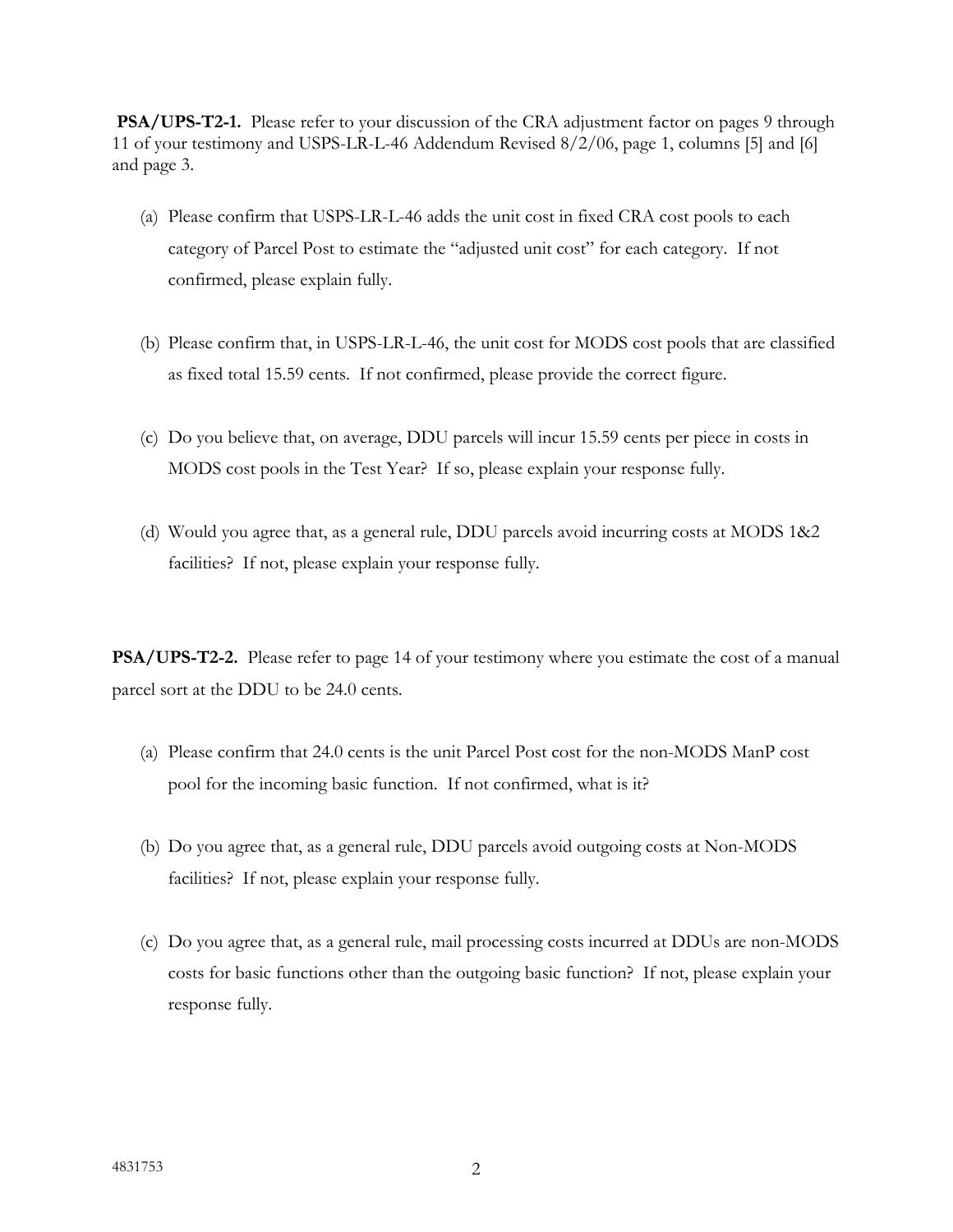**PSA/UPS-T2-3.** Please refer to USPS-L-82, WP-PP-28. Please refer further to your discussion of the extent to which USPS-proposed rates deviate from preliminary rates on lines 1 through 4 of page 13 of your testimony.

- (a) Please confirm that more than 99% of DDU parcels weigh 46 pounds or less. If not confirmed, please provide the correct figure.
- (b) Please confirm that, for every DDU rate cell from 1 pound to 46 pounds, the proposed rate differs from the preliminary rate by less than two percent. If not confirmed, please explain fully.
- (c) Taking into account your response to subparts (a) and (b) of this interrogatory, please confirm that, on average, DDU rates are less constrained than the average Parcel Post rate? If not confirmed, please explain fully.

**PSA/UPS-T2-4.** Please refer to lines 5 through 9 on page 16 of your testimony where you state:

1. Based on better data being available, the no-fee electronic delivery confirmation cost in the Parcel Post rate design model for Parcel Select parcels (applied on USPS-LR-L-82, WP-PP-20, lines [t], [u] and [v]) should be 14.67 cents per piece (rather than 10.73 cents per piece) and should be applied to 85.9% of the Parcel Select volume rather than 80%.

Please refer further to USPS-LR-L-82, WP-PP-28 and to USPS-LR-L-59, Final Adjustments2008- USPS.xls, worksheet "DC Worksheet." Finally, please refer to USPS-LR-L-82, WP-PP-20, lines [w] and [x] where witness Kiefer applies a markup to the electronic delivery confirmation unit cost.

(a) Please refer to USPS-LR-L-82, WP-PP-28 and confirm that the Postal Service estimates that there will be 244.1 million TYAR Parcel Select (excluding PRS) pieces. If not confirmed, please provide the correct figure.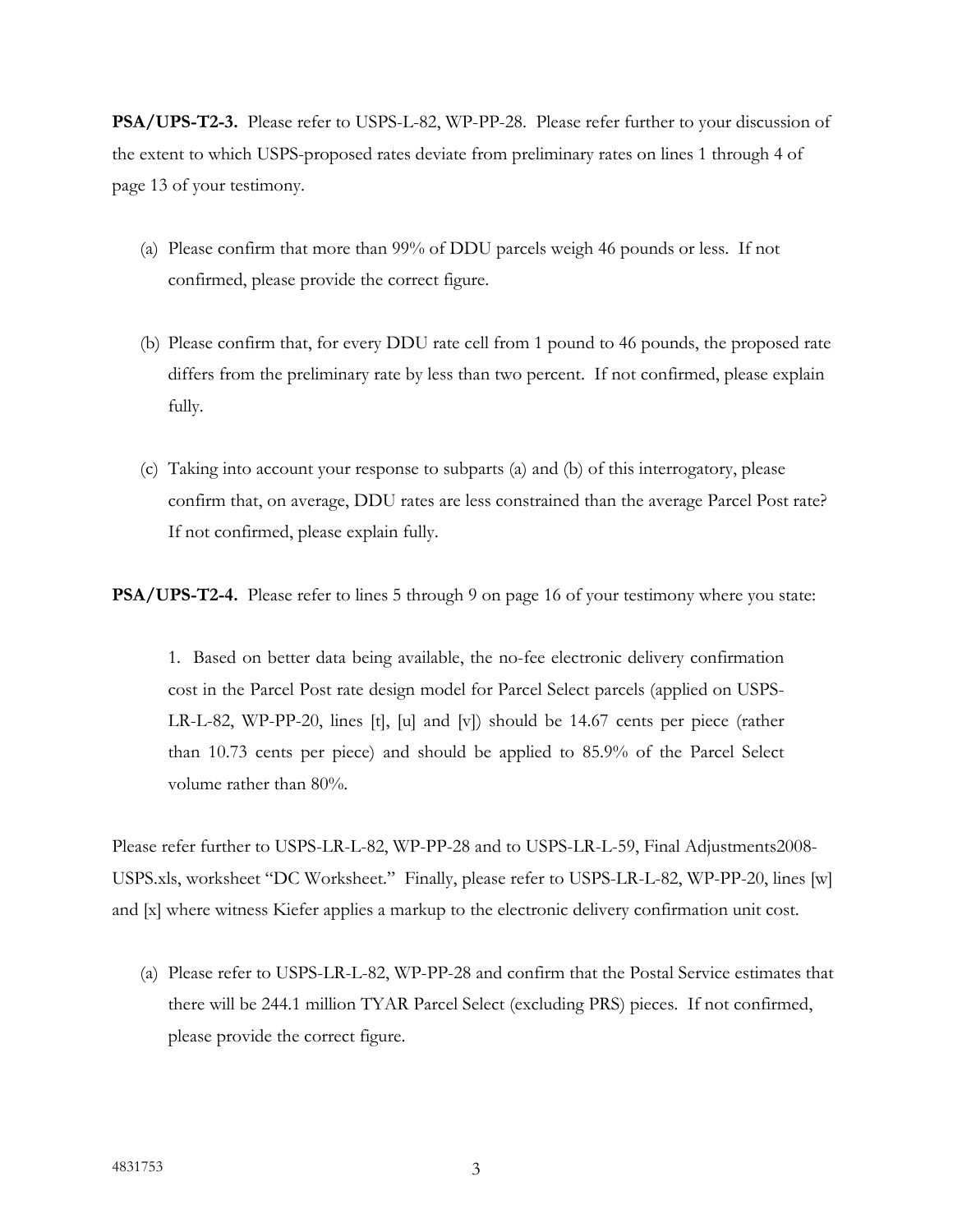- (b) Please confirm that you recommend that the Parcel Post rate design model apply the no-fee electronic delivery confirmation cost to 85.9% of Parcel Select pieces. If not confirmed, please explain fully.
- (c) Please confirm that 85.9% of 244.1 million pieces is 209.7 million pieces. If not confirmed, please explain fully.
- (d) Are you aware that, in its Final Adjustment, the Postal Service estimated a TYAR Parcel Select no-fee electronic delivery confirmation volume of 267.8 million?
- (e) Taking into account your responses to subparts (a)-(c) of this interrogatory, do you believe that the TYAR Parcel Select no-fee electronic delivery confirmation volume will be 267.8 million pieces? Please explain your response fully.
- (f) Please provide your best estimate of the TYAR Parcel Select no-fee electronic delivery confirmation volume and all of your underlying calculations.
- (g) Do you believe that the Postal Service should apply a markup to the electronic delivery confirmation unit cost when determining the "Additional Parcel Select Piece-Element Revenue Target" on USPS-LR-L-82, WP-PP-20, line [x]? Please explain your response fully.

**PSA/UPS-T2-5.** Please refer again to lines 5 through 9 on page 16 of your testimony where you state:

1. Based on better data being available, the no-fee electronic delivery confirmation cost in the Parcel Post rate design model for Parcel Select parcels (applied on USPS-LR-L-82, WP-PP-20, lines [t], [u] and [v]) should be 14.67 cents per piece (rather than 10.73 cents per piece) and should be applied to 85.9% of the Parcel Select volume rather than 80%.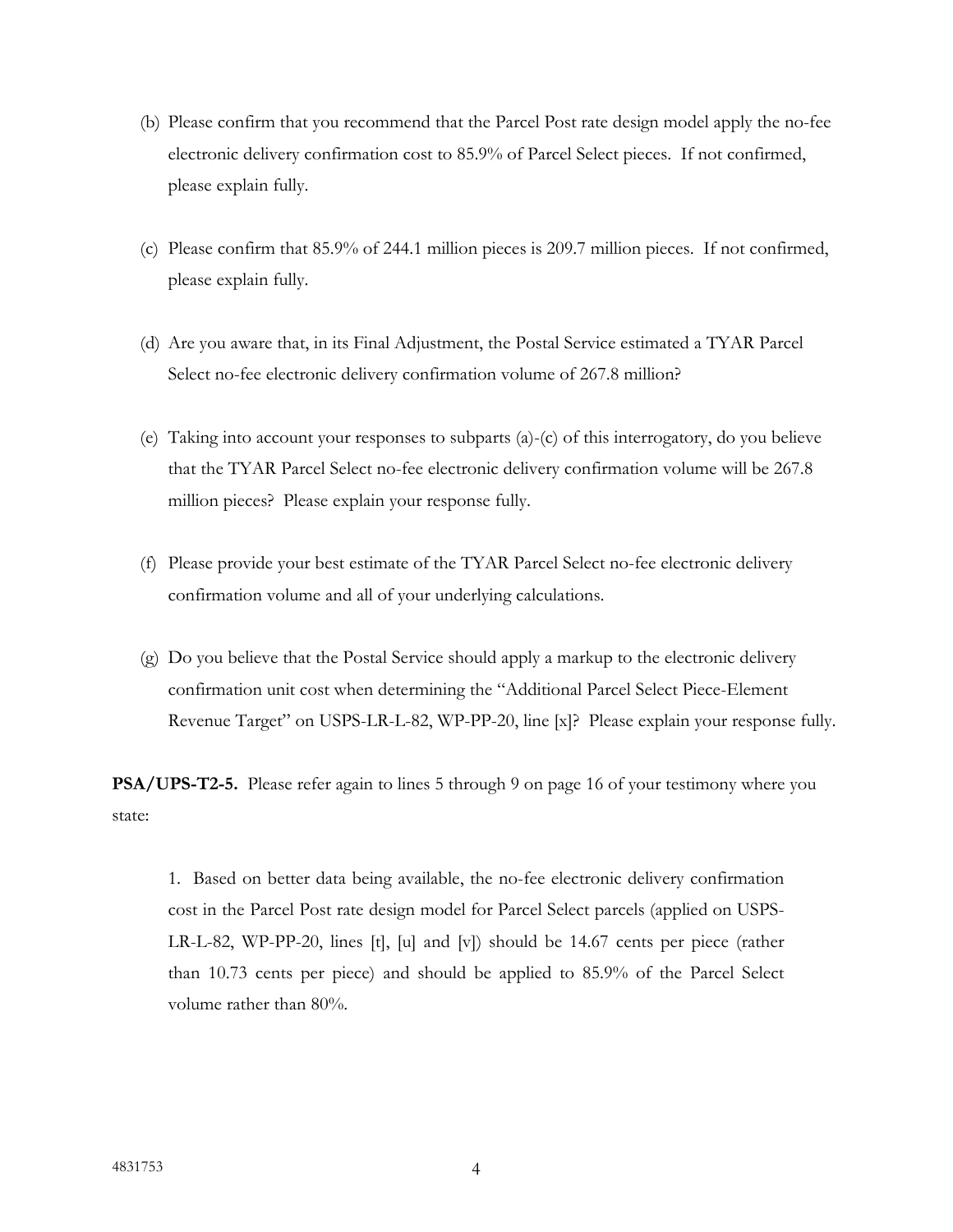Please refer further to USPS-LR-L-59, DC-TY2008(AR).xls, worksheets "W-4e" and "I-8e".

- (a) Have you developed any independent estimates of the unit cost of Parcel Select no-fee electronic delivery confirmation? If so, please provide them.
- (b) Please confirm that the Postal Service's 14.67 cent per piece cost estimate for Parcel Select no-fee electronic delivery confirmation includes 2.85 cents of Window Service costs and that this cost is incurred for "customers that print and adhere an electronic label but submit their item(s) at the window." If not confirmed, please explain fully.
- (c) Please confirm that the Postal Service estimates that the unit TYAR Window Service costs for Priority Mail electronic delivery confirmation, First-Class Mail electronic delivery confirmation, Package Service electronic delivery confirmation, and Standard Mail electronic delivery confirmation are 2.85 cents per piece. If not confirmed, please explain your response fully.
- (d) In your opinion, are Parcel Select no-fee electronic delivery confirmation pieces more likely or less likely than other pieces with electronic delivery confirmation to be entered at postal "windows"? Please explain your response fully.

**PSA/UPS-T2-6.** Please refer to Table 4 on Page 12 of your testimony and the response to UPS/USPS-T37-10 (Tr. 8/2148-51). In particular, please refer to where witness Kiefer stated, "I do not know how close these assigned costs are to the actual costs of Inter-BMC, DBMC, and DSCF parcels."

(a) Please confirm that you produced the "Contribution per Piece" figures in this table by subtracting the Postal Service's estimates of the assigned unit costs by rate category from the Postal Service's estimates of the unit revenues by rate category. If not confirmed, please explain fully and provide the unit cost and revenue figures for each of the Parcel Post rate categories shown in Table 4 and all of your underlying calculations.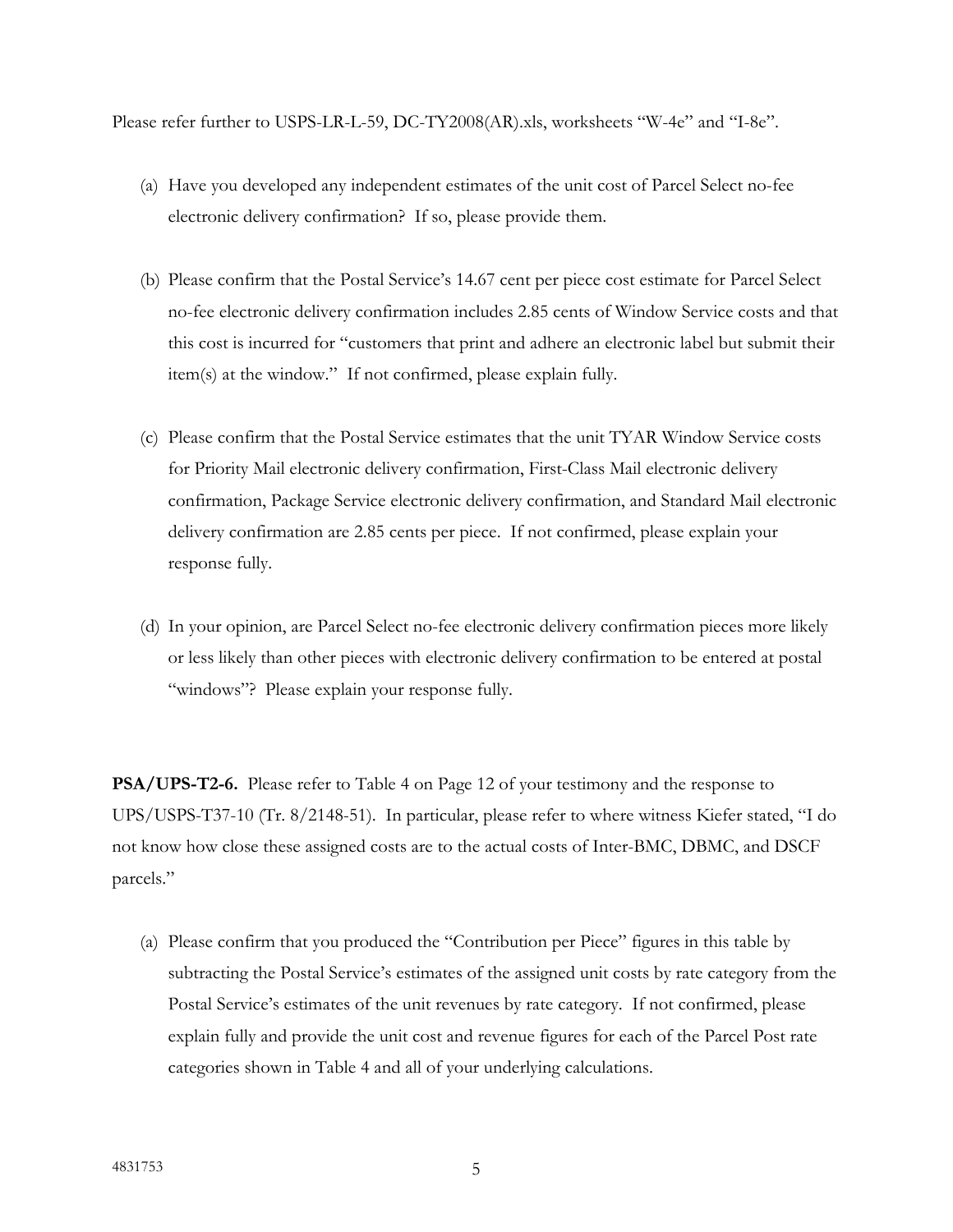- (b) Please confirm that the Postal Service's estimate of the assigned costs and revenues for inter-BMC Parcel Post exclude the costs and revenues of pieces referred to on page 4 of UPS/USPS-T37-10 as Dim-Weight Pieces. If not confirmed, please explain fully.
- (c) Please provide your understanding of what "Dim-Weight Pieces" are.
- (d) Please confirm that including the costs and revenues of these pieces in the calculation of the unit contribution of inter-BMC parcels would reduce the estimated unit contribution of inter-BMC parcels from what is shown in Table 4.
- (e) Have you performed any analysis to determine how close assigned costs by rate category are to actual costs by rate category? If so, please provide the results of your analysis and all of your underlying calculations.
- (f) In calculating assigned costs by rate category, did the Postal Service take into account the carrier (C/S 7 and 10) collection/acceptance cost difference between rate categories? Please explain your response fully. If not, please provide your best estimate of unit Parcel Post collection costs by rate category and provide all of your underlying calculations.

**PSA/UPS-T2-7.** Please refer to Table 1 on page 5 of your testimony and confirm that the "average transportation-related attributable costs" shown in this table include Vehicle Service Driver (C/S 8) costs (and associated piggybacks) and Purchased Transportation (C/S 14) costs. If not confirmed, please explain fully.

**PSA/UPS-T2-8.** Please refer to line 15 on page 16 through line 2 on page 17 of your testimony where you state:

The Window Service worksharing cost avoidances should be calculated using PRS pieces counted as non-dropship pieces since PRS pieces are not eligible for dropship rates, and henceforth the window service costs for PRS should be separately identified and analyzed in calculating Window Service savings.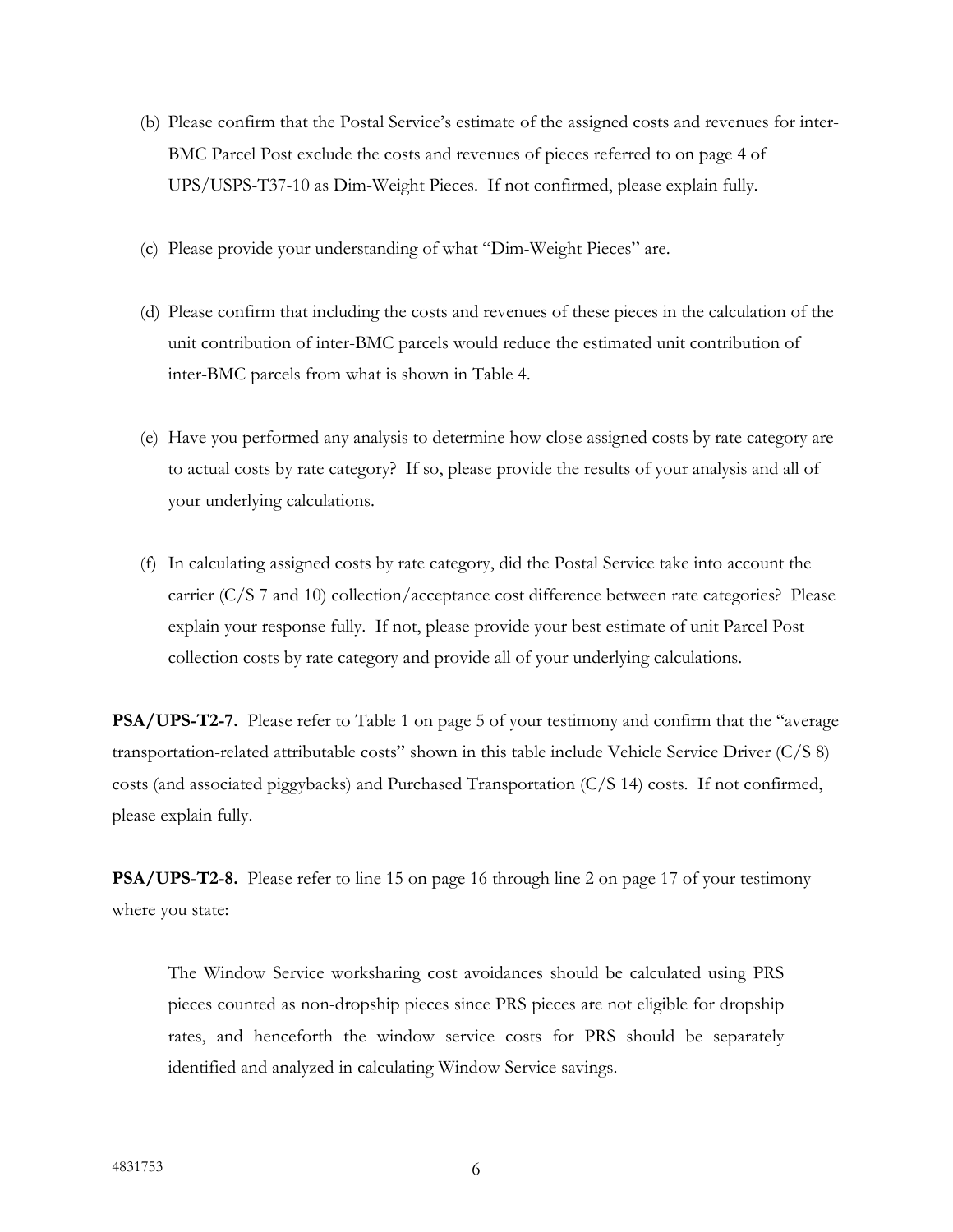Please refer further to the Postal Service's response to UPS/USPS-T21-14(c), which states:

It is my understanding that PRS mail would likely be treated as "dropship" mail in the IOCS activity codes. It is also my understanding that it is not possible to distinguish between any PRS-Related tallies and non-PRS Parcel Select tallies at this time.

- (a) Please confirm that PRS Window Service costs are likely counted as costs for "dropship" mail. If not confirmed, please explain fully.
- (b) Is it your testimony that the Postal Rate Commission should count PRS pieces as nondropship pieces in calculating the Window Service worksharing cost avoidance in this case even though the Window Service costs for PRS pieces are likely being counted as costs for dropship pieces? Please explain your response fully.
- (c) Do you believe that the percentage of PRS pieces that will incur Window Service costs in the Test Year will be larger, smaller, or the same as the percentage of non-PRS Parcel Select pieces that will incur Window Service costs in the Test Year? Please explain your response fully.

**PSA/UPS-T2-9.** Please refer to Table 42 on page 178 of USPS-T-7, which shows a long-run own price elasticity of -0.374 for non-destination entry Parcel Post, and Table 44 on page 185 of USPS-T-7, which shows a long-run own-price elasticity of -1.399 for destination entry Parcel Post.

Please also refer to lines 4 through 5 on page 181 of USPS-T-7, which list "Price of competitor products (in this case, UPS and FedEx Ground) [and] Price of destination entry Parcel Post mail" as the variables that principally affect destination entry Parcel Post volume.

Finally, please refer to lines 4 through 5 on page 173 of USPS-T-7 which lists "Price of UPS Ground delivery [and] Price of non-destination entry Parcel Post" as the variables that principally affect nondestination entry Parcel Post volume.